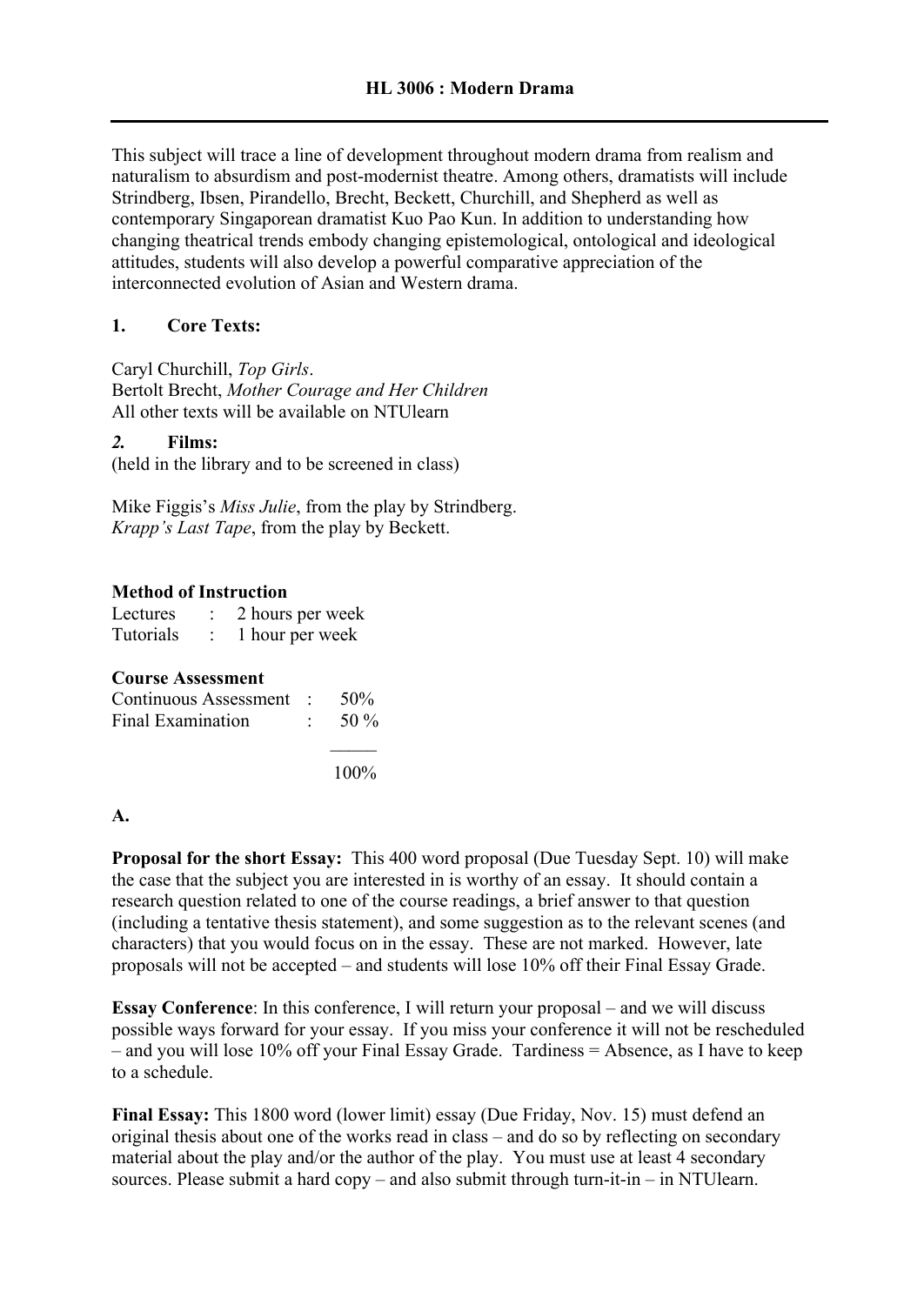**B. The Final Examination** will consist of two essays worth equal points.

**\*\*Warning\*\* Plagiarism will not be tolerated and will result in automatic failure of the course.**

| Lecturer         | <b>Office Room No.</b> | <b>E-mail Address</b>         |
|------------------|------------------------|-------------------------------|
| Daniel Jernigan* | HSS-03-84C             | $d$ iernigan $@$ ntu. edu. sg |

\* Course Co-ordinator

|  | <b>Proposed Lecture Schedule</b> |  |
|--|----------------------------------|--|
|  |                                  |  |

| Week No.            | <b>Topics</b>                                  | <b>Readings</b>            |
|---------------------|------------------------------------------------|----------------------------|
| Week 1              | <b>Course Introduction</b>                     | David Ives, Variations on  |
| <b>August 13</b>    |                                                | the Death of Trotsky       |
|                     |                                                |                            |
|                     |                                                |                            |
| Week 2              | <b>Introduction to the Variety of Dramatic</b> | August Strindberg, Miss    |
| <b>August 20</b>    | Form                                           | Julie                      |
|                     | <b>Early Modern Drama</b>                      |                            |
| Week 3              | Realism, Naturalism, and Objectivity           | Henrick Ibsen, Hedda       |
| <b>August 27</b>    |                                                | Gabler                     |
|                     |                                                |                            |
| Week 4              | <b>American Realism</b>                        | Eugene O'Neil, The Great   |
| September 3         |                                                | God Brown --               |
| Week 5              | Anti-realism                                   | Luigi Pirandello, Six      |
| September 10        |                                                | Characters in Search of an |
|                     |                                                | <b>Author</b>              |
| Week 6              | <b>Absurdist Drama</b>                         | Samuel Beckett, Krapp's    |
| September 17        |                                                | Last Tape                  |
| Week 7              | <b>Research Interviews - No Seminar</b>        |                            |
| <b>September 24</b> |                                                |                            |
| Week 8 Oct 1        | <b>Recess</b>                                  |                            |
| Week 9              | <b>The Epic Theatre</b>                        | Bertolt Brecht, Mother     |
| October 8           |                                                | Courage and Her            |
|                     |                                                | Children                   |
| Week 10             | <b>Brecht's Continuing Influence</b>           | Caryl Churchill, Top       |
| October 15          |                                                | Girls                      |
| Week 11             | <b>Postmodern Theatre?</b>                     | Edward Albee, "The         |
| October 22          |                                                | Sandbox"                   |
| Week 12             | <b>Black Comedy and the Avant-Garde</b>        | Sam Shepard, True West.    |
| October 29          |                                                |                            |
| Week 13             | The Rise of the One-Act                        | Wendy Wasserstein,         |
| November 5          |                                                | Tender Offer [one act],    |
|                     |                                                | Kuo Pao Kun, "No           |
|                     |                                                | Parking on Odd Days"       |